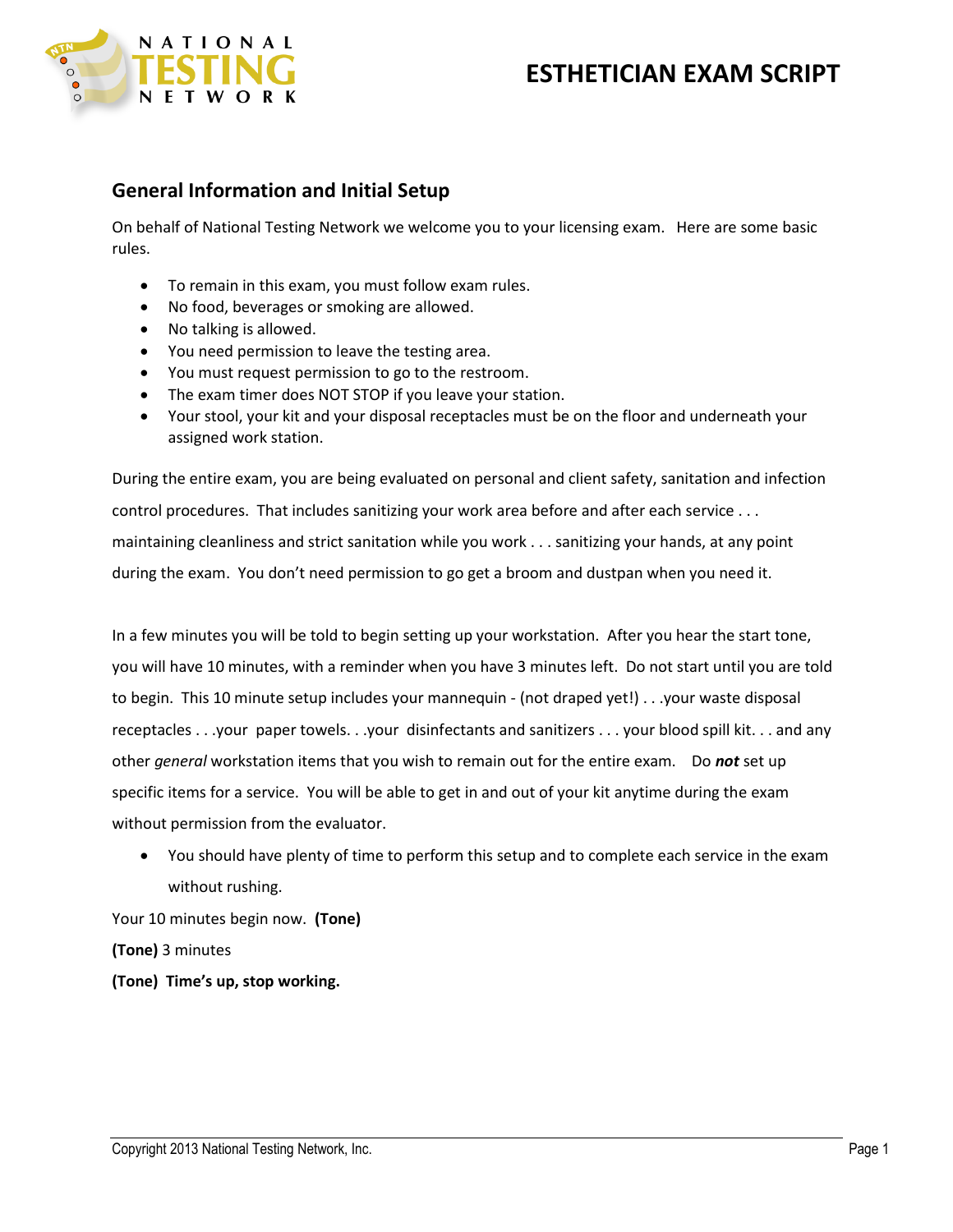

### **Blood Spill Procedures Demonstration**

#### **Introduction:**

This exam will start with your blood spill procedures demonstration. After the start tone, you will have 10 minutes to demonstrate blood spill procedure on the forehead of your mannequin following universal precautions.

Your 10 minutes begin now. **(Tone) (Tone)** 3 minutes **(Tone) Time's up, stop working.**

If you are taking your full practical exam today, assure that your workstation is sanitary for the first service. Stand back and raise your hand when you are ready to proceed with the first service. Do not begin setting out your specific service items until you are told to do so.

If you are taking the blood spill procedures test only today, completely clear, clean and sanitize your area. That includes packaging all garbage to take with you. You may not leave disposable materials or anything else in the facility. When you are ready to leave, stand back and raise your hand. An evaluator will check your area and release you to leave.

**(Tone) Please clean, clear and sanitize your workstation, then raise your hand.**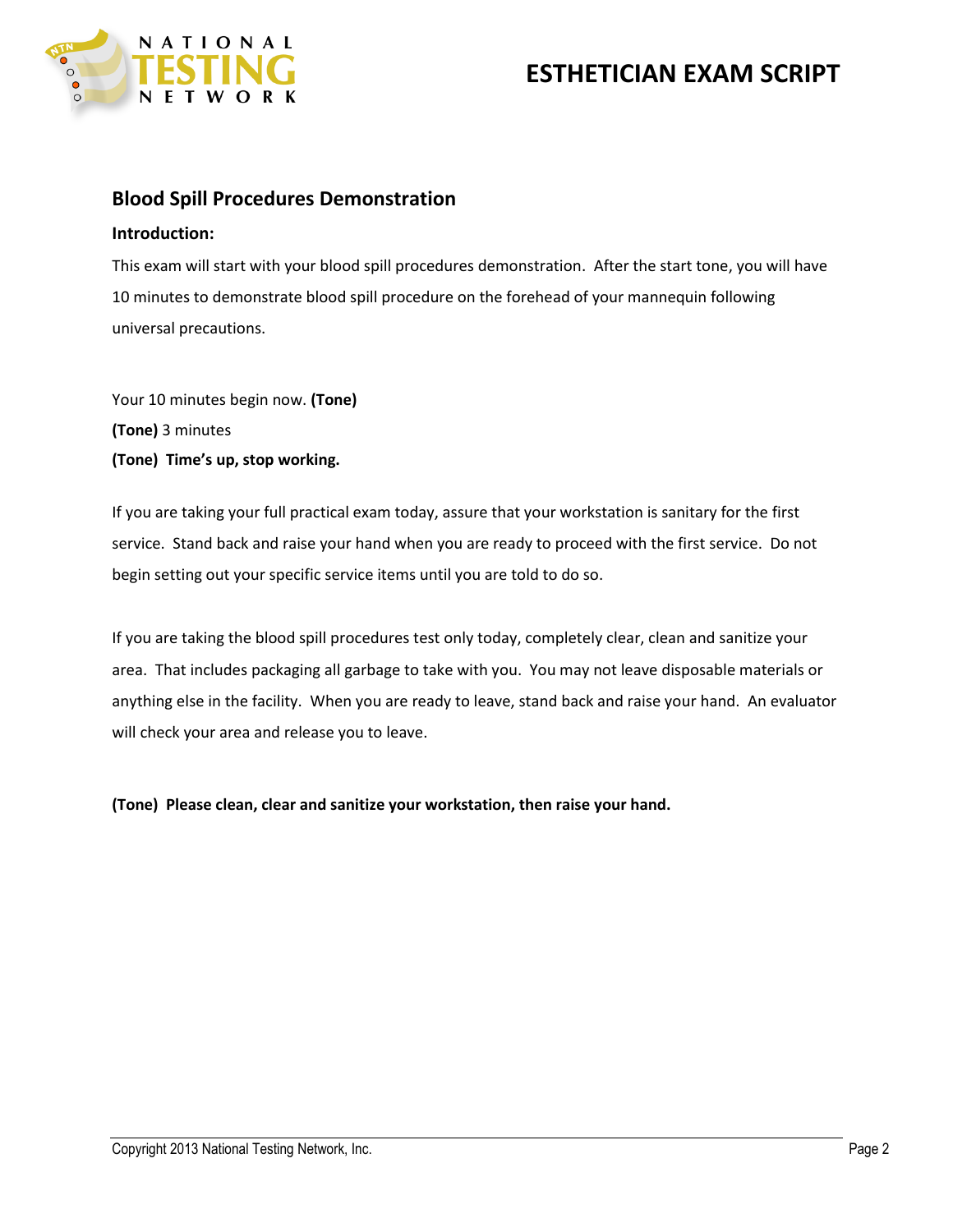

### **Facial**

### **Introduction:**

Esthetician services are about to begin. The mannequin represents a real person, the same person for all services. The first service you will perform will be a facial. Do not start until you are told to do so. First, you have 2 minutes to set up your facial implements, products and tools. Do *not* drape your mannequin now. **(Tone)**

### **(Tone) Time's up, stop working.**

You will have 15 minutes to drape your mannequin and demonstrate how a facial is performed, with a 5 minute reminder. Do not start until you are told to do so. After the start tone, drape your mannequin. Cleanse and prepare the face for the facial. Perform a one minute massage over the face, demonstrating effleurage, petrissage, and tapotement. After your demonstration, perform your finishing steps, then clear facial items from your station, clean your station. When you are finished, stand back and raise your hand.

Your 15 minutes begin now. **(Tone) (Tone)** 5 minutes **(Tone) Time's up, stop working.**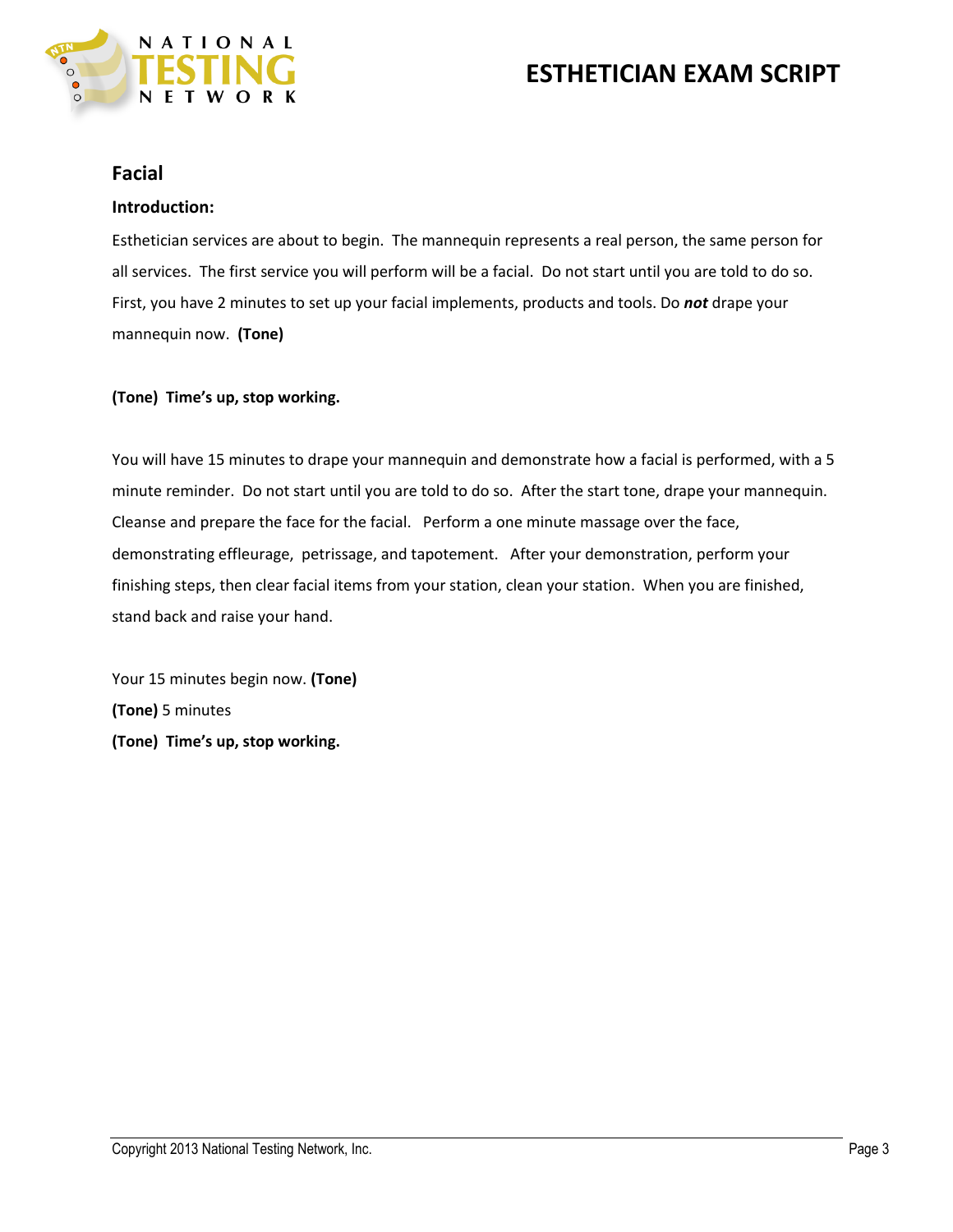

### **Facial Mask**

#### **Introduction:**

The next service will be a facial mask. Remember, your mannequin represents the same person for all services in the esthetician exam.

You have 2 minutes to set up your implements, products and tools. **(Tone)**

#### **(Tone) Time's up, stop working.**

You will have 10 minutes to perform a facial mask service, with a 3 minute reminder. Do not start until you are told to do so. After the start tone, begin the service. Apply the facial mask and raise your hand to simulate dry time. After the evaluator checks your work and tells you to continue, remove the mask and finish the service. Then, clear facial mask items from your station and stand back.

Your 10 minutes begin now. **(Tone) (Tone)** 3 minutes **(Tone) Time's up, stop working.**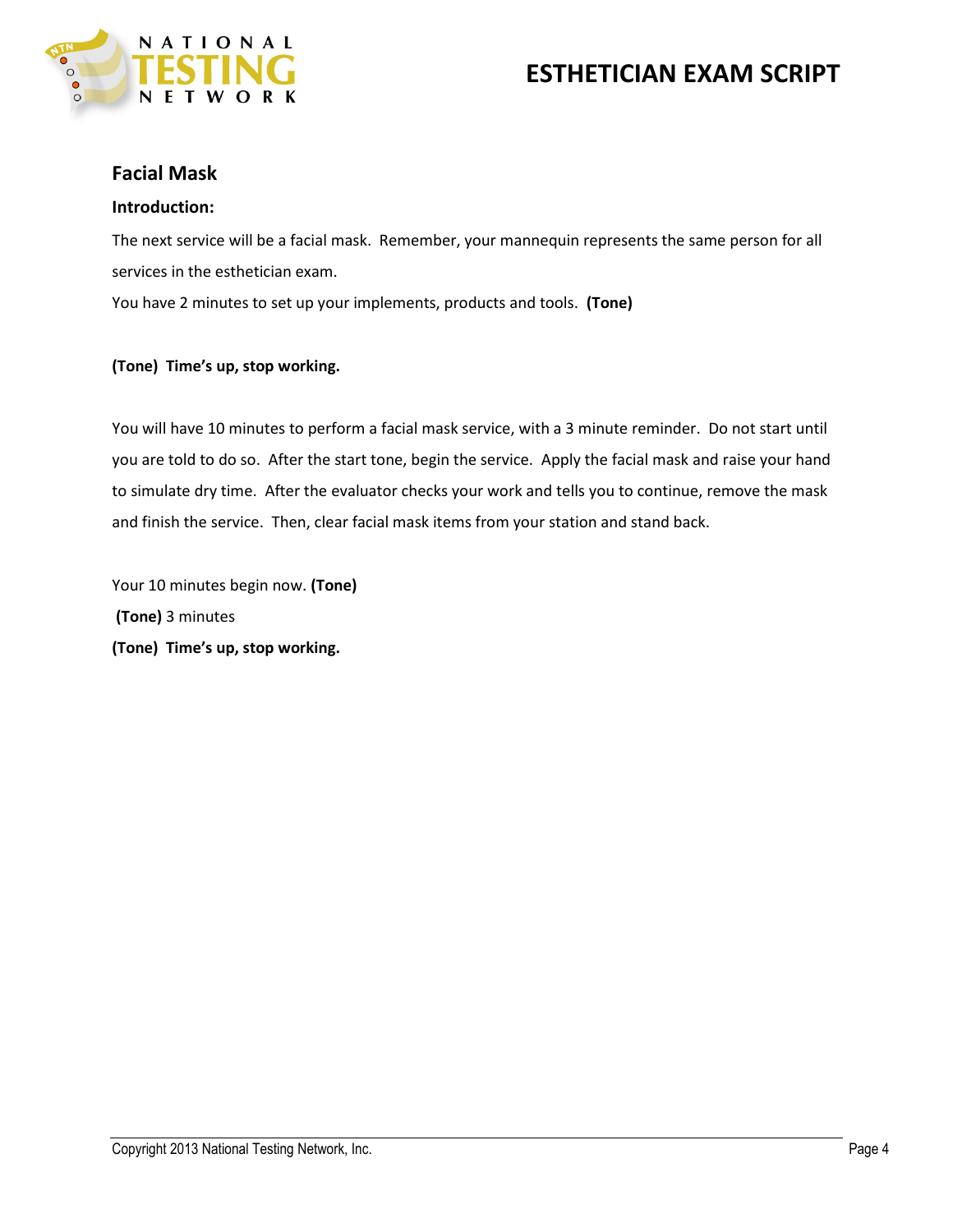

## **Manual Extraction**

### **Introduction:**

The next service will be a simulated manual extraction. You have 2 minutes to set up your implements, products and tools. **(Tone)**

#### **(Tone) Time's up, stop working.**

You will have 10 minutes to simulate a manual extraction on the forehead, with a 3 minute reminder. After the start tone, begin the service. When you are ready for an evaluator to observe you perform the extraction, stand back and raise your hand. After the extraction, when the evaluator tells you to continue, finish the extraction service. Then, clear extraction items from your station and stand back.

Your 10 minutes begin now. **(Tone) (Tone)** 3 minutes **(Tone) Time's up, stop working.**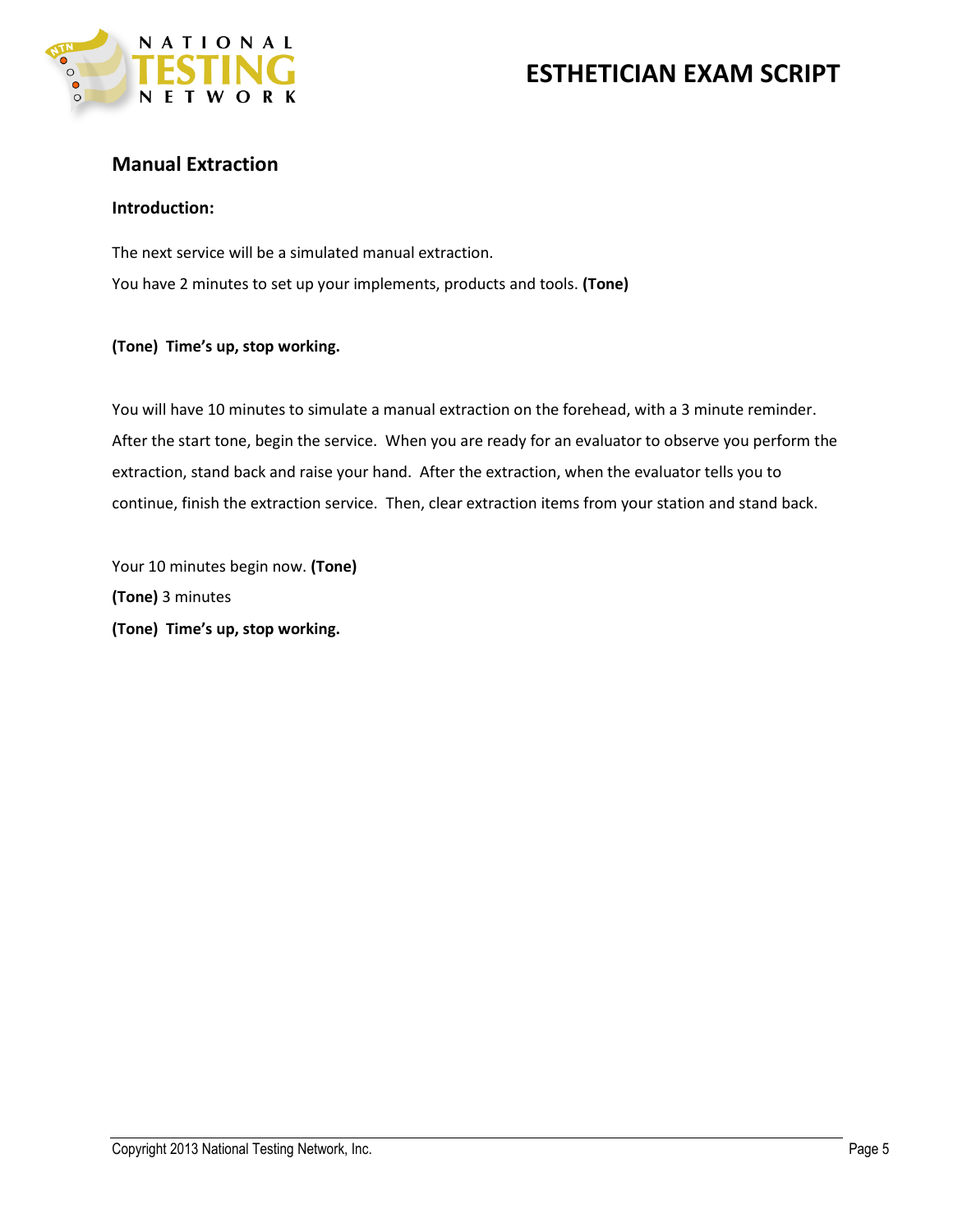

## **Tweezing and Waxing**

The next services will be tweezing and waxing. You have 2 minutes to set up your implements, products and tools for *both* services. **(Tone)**

### **(Tone) Time's up, stop working.**

First, you will have 10 minutes to simulate tweezing the right eyebrow, with a 3 minute reminder. After the start tone, prepare the right eye area for tweezing. When you are ready for an evaluator to observe you simulate tweezing, stand back and raise your hand. When the evaluator tells you to continue, finish the tweezing service. Then, clear tweezing items from your station and stand back.

Your 10 minutes for tweezing begin now. **(Tone) (Tone)** 3 minutes **(Tone) Time's up, stop working.** 

The next service is waxing. You will have 10 minutes to simulate a waxing procedure on the left eyebrow, with a 3 minute reminder. After the start tone, prepare the left eye area for waxing. When you are ready for an evaluator to observe you apply and remove wax, stand back and raise your hand. When the evaluator tells you to continue, finish the waxing service. Then, clear waxing items from your station and stand back.

Your 10 minutes for waxing begin now. **(Tone) (Tone)** 3 minutes **(Tone) Time's up, stop working.**